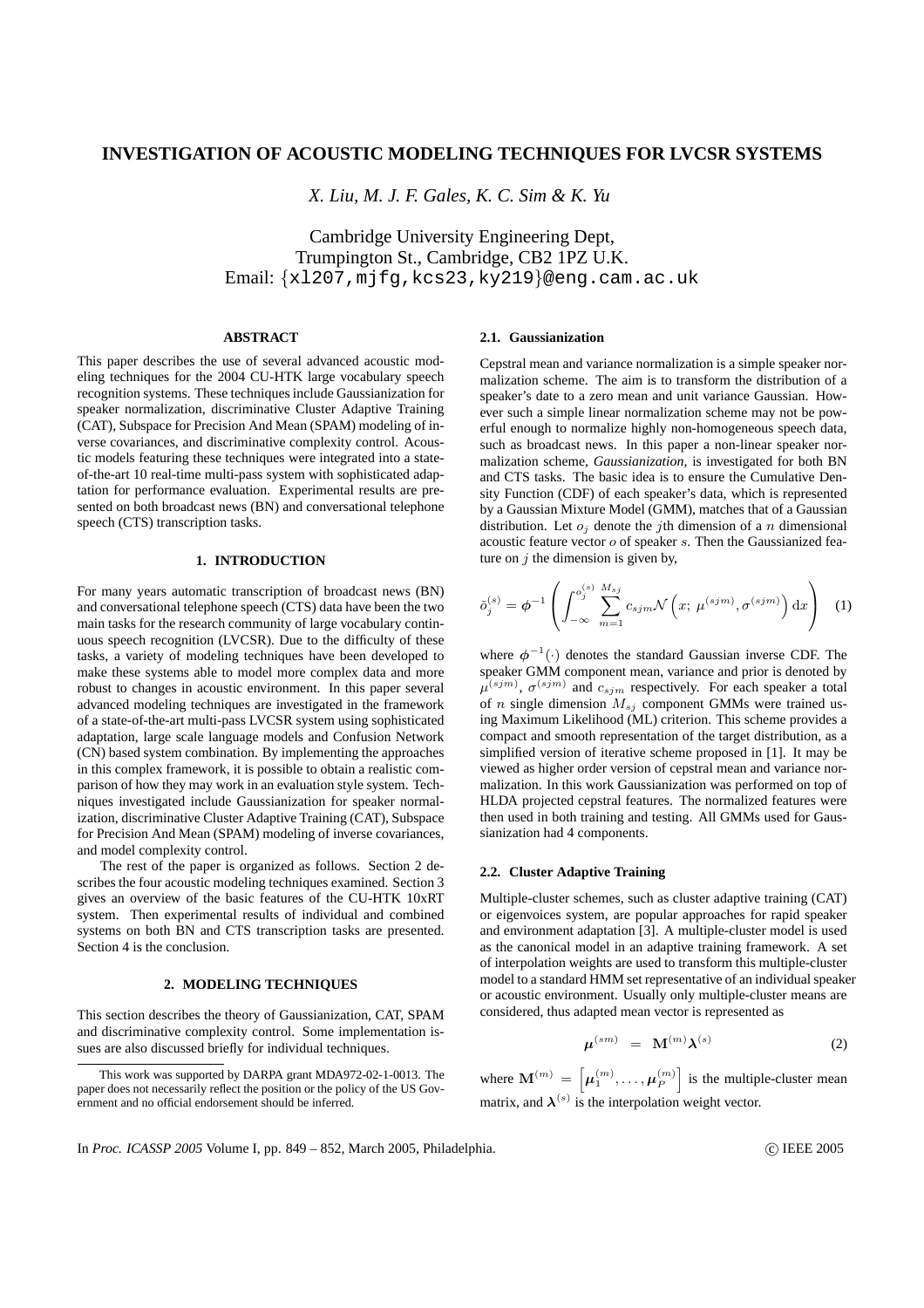Maximum likelihood estimation for the multiple-cluster model and interpolation weights are investigated in [3]. Initializations of CAT is also detailed discussed in the paper, which allows CAT to be used in LVCSR systems. However, to get state-of-the-art performance, discriminative training, particularly minimum phone error (MPE) training is required. This has been studied for multiple cluster systems in [5]. Though both model parameters and interpolation weights can be discriminatively updated, a simplified version of discriminative adaptive training is commonly used, in which ML-estimated weights are fixed in later discriminative training stage.

In the CU-HTK 10xRT system, a CAT system employs similar adaptation procedures to a SAT system. CAT weights are iteratively estimated using ML criterion based on supervision from the previous lattice generation stage. Then given using these transforms, standard MLLR transforms are estimated in a cascade fashion for lattice rescoring.

#### **2.3. Precision Matrix Modeling**

Standard GMMs for speech recognition use diagonal covariance matrices. Structured precision matrix approximations have been found to yield improved performance using both ML and MPE training [6, 7]. They yield a compact representation and efficient likelihood calculation. Examples of this form of model are the Semi-tied Covariances(STC), Extended Maximum Likelihood Linear Transform (EMLLT) and Subspace for Precision And Mean (SPAM) systems. The precision matrix (inverse covariance),  $P_m$ , of a Gaussian component  $m$ , can be expressed in a general form of basis superposition:

$$
\boldsymbol{P}_m = \sum_{i=1}^n \lambda_{ii}^{(m)} \boldsymbol{S}_i \tag{3}
$$

where  $S_i$  is the *i*th basis matrix and  $\lambda_{ii}^{(m)}$  is the corresponding basis coefficient. This form of precision matrix model has been found to yield the best performance [7].

This paper considers MPE discriminatively trained SPAM models. Two variants of SPAM models were trained. The first model was trained within the 39-dimensional HLDA feature space. The second form of model was built with an adaptively trained featurespace. Here constrained MLLR was used to generate a standard ML Speaker Adaptively Trained (SAT) system. Then within the adaptively trained feature-space the precision matrix models were built. This is the SAT-SPAM system

One issue with using structured precision matrix models is that if the adaptation transforms are directly estimated, this can be computationally expensive, or require numerical optimization techniques. In this work the efficient adaptation schemes described in [10] were used. A diagonal precision matrix approximation was used for MLLR mean adaptation. For constrained MLLR (CM-LLR), a standard diagonal covariance matrix system was used to estimate the CMLLR transforms.

### **2.4. Complexity Control**

There are a wide range of possible models that can be used for LVCSR. One issue is that it is very expensive to build, and compare, each possible system. To overcome this problem automatic model complexity control schemes may be used. Most existing complexity control schemes make an assumption that increasing

the likelihood on held-out data can decrease the word error rate (WER). However this correlation has been found quite weak for current speech recognition systems. It would be preferable to use a criterion more closely related to WER. One possible method is to marginalize a discriminative criterion. However, due to sensitivity to outliers, discriminative training criteria, such as Maximum Mutual Information (MMI), can not be directly integrated for complexity control.

To overcome this problem the marginalization of a discriminative growth function has been proposed [11]. Let  $\lambda$  denotes the model parameters. For a family of discriminative criteria that can be expressed as a ratio between two polynomials with positive coefficients (including MMI and MPE),  $\mathcal{F}(\lambda) = \mathcal{F}_{num}(\lambda)/\mathcal{F}_{den}(\lambda)$ , a generic form of the associated growth function is given below.

$$
\mathcal{G}(\lambda) = \mathcal{F}_{den}(\lambda) \left[ \mathcal{F}(\lambda) - \mathcal{F}(\tilde{\lambda}) + C \mathcal{F}_{sm}(\lambda, \tilde{\lambda}) \right] \quad (4)
$$

where  $\tilde{\lambda}$  is the *current* parameter estimate. The first two terms in the bracket retain the criterion's curvature in the parametric space. A third smoothing criterion or statistics,  $\mathcal{F}_{\rm sm}(\lambda, \lambda)$ , scaled by a constant  $C > 0$ , acts to remove the sensitivity to outliers by by penalizing highly unlikely word sequences. The exact form of the smoothing term depends on the underlying discriminative criterion being considered. Using a generalized EM approach, a strict lower bound of the growth function can be derived. This has a more tractable form for marginalization, with the dependence on the hidden variables removed. A second order Laplace's approximation can be used for the growth function integration.

In this paper complexity controlled acoustic models were built using this marginalized growth function. Two forms of complexity were varied. In contrast to the standard global 39-dimension HLDA projection, the systems were built with multiple HLDA transforms, in this case 65, with number of retained dimensions varied. In addition the number of components per state were varied. Both forms were determined using a marginalized MPE criterion. The BN complexity control system had 16.5 components per state and 46.3 dimensions per HLDA transform on average. The corresponding CTS system had 29.9 Gaussians per state and 42.6 dimensions per HLDA projection.

### **3. EXPERIMENTS AND RESULTS**

#### **3.1. Basic Features of CU-HTK Systems**

The CU-HTK 10xRT multi-pass system uses sophisticated adaptation and CN based system combination. The overall system structure consists of two main stages: the initial lattice generation stage and the rescoring stage using multiple model sets. The confusion network outputs from different rescoring passes were finally combined. This is shown in figure 1. More details of the overall system architecture can be found in [2].

For both systems the audio data is parameterized using 13 PLP features augmented with their first, second and third order derivatives. A 52 dimensional acoustic feature was projected down to 39 dimension using a global HLDA transform. All acoustic models were built using discriminative training based on the minimum phone error (MPE) criterion [4]. For the CTS systems only, Vocal Tract Length Normalization (VTLN) was used in training and test and Cepstral mean and variance normalization was also applied. Continuous density, mixture of Gaussians, cross-word triphone HMM systems were used. Bandwidth-specific acoustic models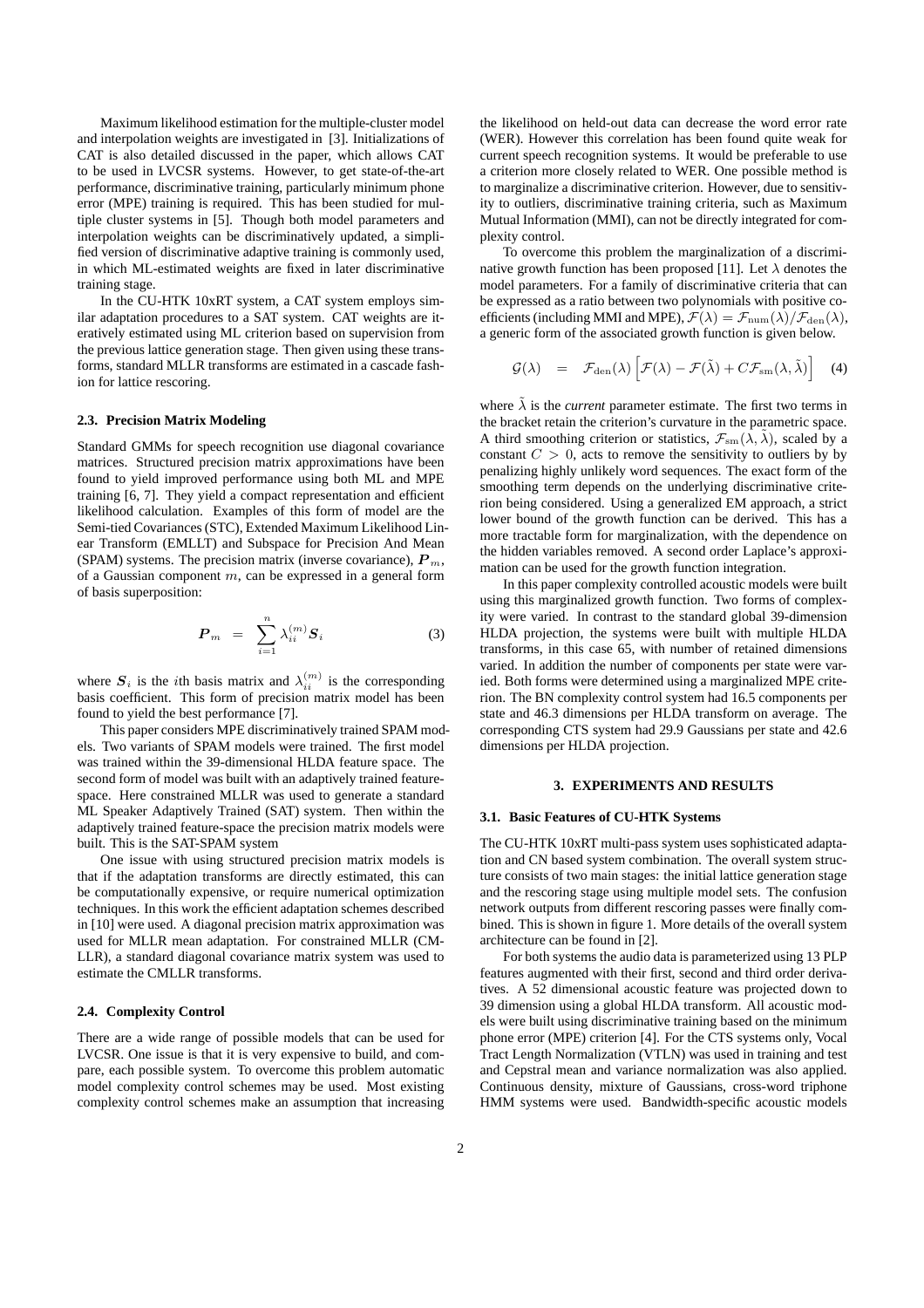were also built for BN data. In addition Gender-specific BN models were derived from the gender-independent models. All CTS acoustic models were gender independent. The two baseline models sets used in the lattice rescoring stage are a SAT model employing constrained MLLR and an HMM set trained using a Single Pronunciation (SPron) dictionary. These model sets were adapted using lattice based MLLR in addition to standard adaptation only based on the 1-best hypothesis.



**Fig. 1**. CU-HTK 10xRT System

For both BN and CTS tasks a word-based 4-gram language model was trained on the acoustic transcriptions and additional Broadcast News data. The word-based 4-gram was then interpolated with a class-based trigram trained only on the associated acoustic transcriptions. The BN and CTS recognition dictionaries contain approximately 59k and 58k words respectively. Each word had about 1.1 pronunciations on average for both tasks.

### **3.2. CTS Experiments**

The CTS data set used for training, fsh2004sub, consists of 400 hours of Fisher conversations released by the LDC, with a balanced gender and line condition [8]. Quick transcriptions are provided by BBN, LDC and another commercial transcription service. Two CTS test sets were used for systems evaluation. A 6 hour DARPA RT-03 evaluation set, eval03, contains 72 conversations from the LDC Fisher collection, fsh, and Switchboard II phase 5, s25. Another DARPA development set dev04 was also used, which includes 72 LDC released Fisher conversations. All CTS models have approximately 6k physical states after decision tree based tying. The number of components per state is 28 on average level.

Table 1 shows the baseline performance of the 10 time realtime CTS system. The 2-way combination between the SAT and

SPron systems was the standard configuration used in the CUED CTS evaluation system. Significant error rate reduction over individual branches was achieved after system combination. The final error rates were 20.5% on eval03 and 16.9% on dev04.

| <b>System</b>       |       | eval03 |      |      | dev04 |
|---------------------|-------|--------|------|------|-------|
|                     |       | s25    | fsh  | Avg  |       |
| $P2-cn$             | HLDA  | 26.6   | 18.4 | 22.6 | 18.7  |
| P <sub>3</sub> a-cn | SAT   | 24.5   | 17.1 | 20.9 | 17.3  |
| P <sub>3</sub> c-cn | SPron | 24.7   | 17.6 | 21.3 | 17.6  |
| $P3a+P3c$           |       | 23.9   | 16.8 | 20.5 | 6.9   |

**Table 1**. CTS 10xRT system baseline performance

Table 2 shows the performances of various systems featuring techniques described in section 2. The global HLDA system used for lattice generation was also re-adapted as a rescoring branch. The Gaussianization (GAUSS) and complexity controlled system (CTRL) systems gave marginal improvement. The SPAM system gave 0.8% absolute improvement on eval03 over the HLDA baseline. An absolute word error reduction of 0.3% was also obtained on dev04 against the P3b branch. Among all the adaptively trained systems, the SAT+SPAM outperformed all the other systems on both test sets. An absolute WER reduction of 0.4%∼0.5% were obtained on both sets over the SAT branch. The performances of SAT and CAT systems are very close.

| <b>System</b> |              | eval <sub>03</sub> |      |      | dev04 |
|---------------|--------------|--------------------|------|------|-------|
|               |              | $\overline{s25}$   | fsh  | Avg  |       |
| $P3b$ -cn     | <b>HLDA</b>  | 24.8               | 17.7 | 21.4 | 17.5  |
| P3d-cn        | <b>GAUSS</b> | 24.8               | 17.5 | 21.3 | 17.3  |
| P3e-cn        | <b>CAT</b>   | 24.9               | 17.2 | 21.2 | 17.5  |
| $P3g$ -cn     | <b>SPAM</b>  | 24.1               | 16.9 | 20.6 | 17.2  |
| $P3h$ -cn     | $SAT+SPAM$   | 23.9               | 16.9 | 20.5 | 16.8  |
| $P3i$ -cn     | <b>CTRL</b>  | 24.5               | 17.5 | 21.1 | 17.6  |
| $P3c+P3h$     |              | 23.6               | 16.4 | 20.1 | 16.6  |
| $P3c+P3d+P3h$ |              | 23.6               | 16.4 | 20.1 | 16.5  |
| $P3c+P3h+P3i$ |              | 23.3               | 16.3 | 19.9 | 16.6  |

**Table 2**. Extended CTS 10xRT system performance

The GAUSS, SAT+SPAM and CTRL systems were then used for combination with the SAT and SPron systems. Replacing the SAT system with the SAT+SPAM branch reduced the error rate by 0.4% on eval03 and 0.3% on dev04. Adding the GAUSS system in a 3-way combination with the SPron and SAT+SPAM branches gave further marginal gain on dev04. Similarly the error rate on eval03 was reduced by 0.2% using a 3-way combination by further including the CTRL system.

#### **3.3. BN Experiments**

The BN system was trained on 370 hours of training data. This consists of two parts[9], 140 hours of accurately transcribed broadcast news acoustic training data released by the LDC in 1996 and 1997 and 230 hours of data selected from the TDT4 audio corpora with close-captions based quick transcriptions. All BN models have approximately 7k physical states after decision tree based tying. The number of components per state is 16 on average level.